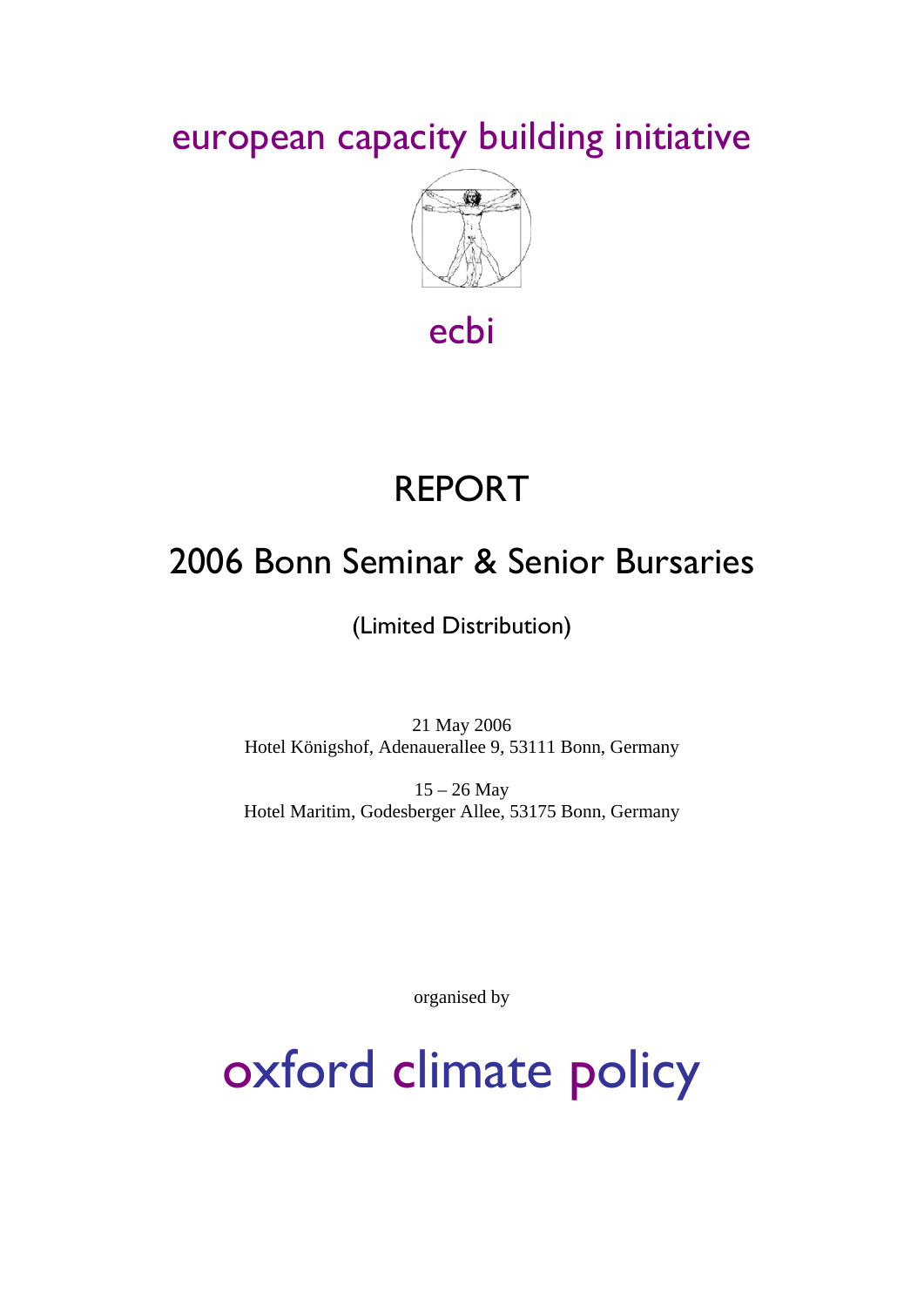# ECBI Bonn Seminar and Senior Bursaries 2006

In May 2006, the ECBI's Oxford Fellowship Programme organised two capacity- and trustbuilding activities linked to the intersessional meeting of the UNFCCC Subsidiary Bodies in Bonn, Germany: the Bonn Seminar and the Senior Bursaries 2006.

The Bonn Seminar was organised on 21 May 2006 with the purpose of maintaining and strengthening the momentum of the trust-building activities of the Oxford Fellowships – particularly the North-South component. The format of the seminar was akin to the Oxford Seminar, which is part of the annual Fellowships, giving European ECBI Partners an opportunity to engage not only with the past ECBI Fellows, but also with potential candidates for the 2006 Fellowships, identified by the Executive Committee during the ECBI East/Southern African and South/South-East Asian Regional Workshops in 2005. The Seminar provided an opportunity to draw into the process senior developing country delegates – particularly from Least Developed Countries (LDCs) – outside the rather small circle of wellknown protagonists.

Like the Oxford Seminar, the Bonn Seminar drew on the expertise of a number of resource people to moderate the discussion, but unlike in Oxford, it was more focussed on issues that were being negotiated at the intersessional meeting, which is generally more of a technical nature and less politically charged.

One of the key problems of many developing country delegations, particularly those from LDCs, is that they usually cannot send more than the one person funded by the UNFCCC Secretariat to the negotiations, and are strained for human capacity as a result. The ECBI Workshop Programme already has a Junior Bursary scheme which funds the participation of 6 to 8 junior delegates to the ECBI pre-COP LDC workshops, and to the subsequent COP.

A similar Senior Bursaries scheme was established for senior delegates, and the participation of five Senior delegates in the Bonn Seminar and the 24th session of the UNFCCC Subsidiary Bodies (SB24), from 15-26 May 2005, was funded by ECBI. The recipients were selected by the ECBI Director and Steering **Committee** 

| Box 1. 2006 Bonn Seminar Participants & Senior Bursaries |                   |                 |               |                 |                    |
|----------------------------------------------------------|-------------------|-----------------|---------------|-----------------|--------------------|
| Klaus                                                    | Radunsky          | Austria         | <b>Flores</b> | Montalyo        | Mexico             |
| <b>Tshering</b>                                          | Tashi             | <b>Bhutan</b>   | Ouafae        | Bouchouata      | Morocco            |
| David                                                    | Lessole           | <b>Botswana</b> | <b>Naima</b>  | <b>Oumoussa</b> | Morocco            |
| Mamadou                                                  | Honadia           | Burkina Faso    | Christine     | Pirenne         | <b>Netherlands</b> |
| Sun                                                      | Guoshun           | China           | Ricardo       | Moita           | Portugal           |
| Youssouf                                                 | Hamadi            | Comoros         | Angela        | Kallhauge       | Sweden             |
| <b>Mohamed</b>                                           | <b>El-Shahawy</b> | Egypt           | Thomas        | Kolly           | Switzerland        |
| <b>Nicolas</b>                                           | Lambert           | France          | Pongtip       | Puvacharoen     | Thailand           |
| Paul                                                     | Watkinson         | France          | <b>Bubu</b>   | Pateh Jallow    | The Gambia         |
| Lorenz                                                   | Petersen          | Germany         | Amal-Lee      | Amin            | UK.                |
| Emily                                                    | Ojoo-Massawa      | Kenya           | Martin        | Hession         | UK.                |
| Abdoulaye                                                | <b>Bayoko</b>     | Mali            | Alan          | Richmond        | UK.                |
| Birama                                                   | Diarra            | Mali            | Jessica       | Troni           | UK.                |
| Manuel                                                   | Estrada           | Mexico          | Ian           | Burton          | <b>ECBI</b>        |
| Alejandra                                                | Lopez             | Mexico          | Tom           | Downing         | <b>ECBI</b>        |
| Julia                                                    | Martinez          | Mexico          | Saleemul      | Huq             | <b>ECBI</b>        |
| Izrael                                                   | Monroy            | Mexico          | Benito        | Müller          | <b>ECBI</b>        |
| <b>Bold = Senior Bursary Recipient</b>                   |                   |                 |               |                 |                    |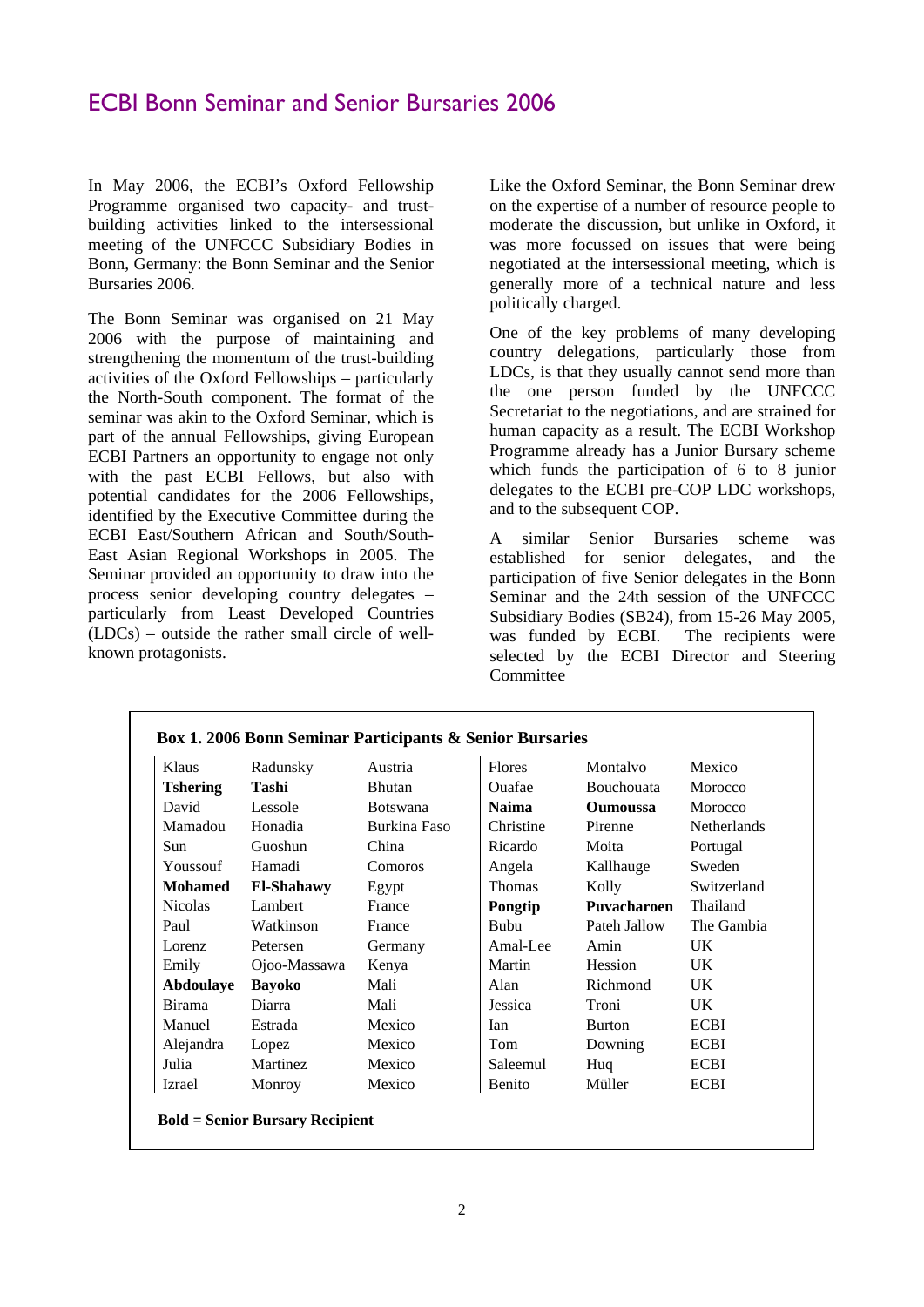# Report of the Bonn Seminar 2006

The first ECBI Bonn Seminar, held on 21 May 2006 during SB24, was attended by 34 participants from twelve developing and eight European countries (see Box 1).

The Seminar was divided into three modules. After a round of introductions, it began – somewhat unusually – with an 'agenda finding' session, chaired by Dr Lorenz Petersen from GTZ, where participants were asked to suggest topics for discussion. The strategy of deciding the agenda at the meeting rather than earlier, while somewhat risky, was chosen to facilitate the intended purpose of the Seminar - namely to provide an informal forum for discussion of issues arising from ongoing negotiations, and of importance to the participants. Based on suggestions, two sessions were planned for the Seminar - one on the Future of Mitigation, chaired by Dr Benito Müller and the other on Adaptation Funding, chaired by Dr Saleemul Huq.

# **The Future of Mitigation**

According to one participant at the seminar, about 65% of projects in the pipeline at the time were unilateral, i.e. undertaken without industrial country finance. Moreover, while 43% of the registered projects are small scale, 8 HFC23 projects account for almost two fifths of the CERs. Given this situation, it was not surprising that participants were mainly interested in improving the prospects of CDM projects in lowemitting LDCs.

"We negotiated the CDM thinking we were building a church," as one African diplomat put it. "We thought that once it was built and we went in we would see God! This didn't happen. We tied our hands when we negotiated the rules." This sentiment was shared by many of the participants from both North and South. The 5-year 'pilot phase' for the CDM revealed some success stories, but also a number of shortcomings which will have to be addressed with some urgency in the next couple of years. Four key themes for discussion emerged:

- The need to improve the participation of lowemitting LDCs in the CDM.
- The need for private sector involvement in CDM projects in these countries.
- The need to clarify what the CDM should and can deliver.
- <span id="page-2-0"></span>• Possible viable alternatives to the CDM for these countries.

According to one of the participants, domestic and foreign capacity building to improve access to CDM projects so far has been focussed on setting up the Designated National Authorities (DNAs) with the expectation that CDM projects will follow up automatically. But this has not happened. On-the-ground capacity building through CDM project consultants (not UN agencies) is needed to identify and prepare CDM projects. There was general agreement that a number of actual demonstration projects are urgently needed in LDCs, not only to raise the interest of the private sector, but also to generate the skills and institutional capacities needed to participate more successfully in the CDM.

It was highlighted that certain biomass projects ("avoided deforestation") could be very important to these low emitting countries – both from the perspective of sustainable development and from their potential size – but are still not eligible for CDM.

While efforts have been made to facilitate smallscale projects, the general investment climate in many of the poorest countries is simply not sufficient to attract foreign direct investment (FDI), and this situation is not going to change just because there now is this additional investment mechanism. It was also pointed out that while ODA and FDI may be significant for the economy of these countries, most of the investment is still from domestic sources.

Another solution suggested for such low-emitting LDCs was to focus more on the voluntary emissions reductions market, which has been developing in parallel to the mandatory schemes such as the EU ETS, and the Kyoto mechanisms.

A European government representative also suggested 'Certified Emission Reduction Obligations' (CEROs) as a means to ensure fairer access to CDM projects, where industrialised countries take up an obligation to generate a certain amount of CERs as part of their emission reduction obligations. Yet, while the introduction of such obligations may be a way of addressing developing country emissions without imposing an additional burden,<sup>[1](#page-2-0)</sup> it is unlikely to make a difference to the current distribution of CDM projects among non-Annex I countries. A

1

<sup>1</sup> See Benito Müller, *Framing Future Commitments: A Pilot Study on the Evolution of the UNFCCC Greenhouse Gas Mitigation Regime*: Oxford OIES, 2003, available at www.OxfordClimatePolicy.org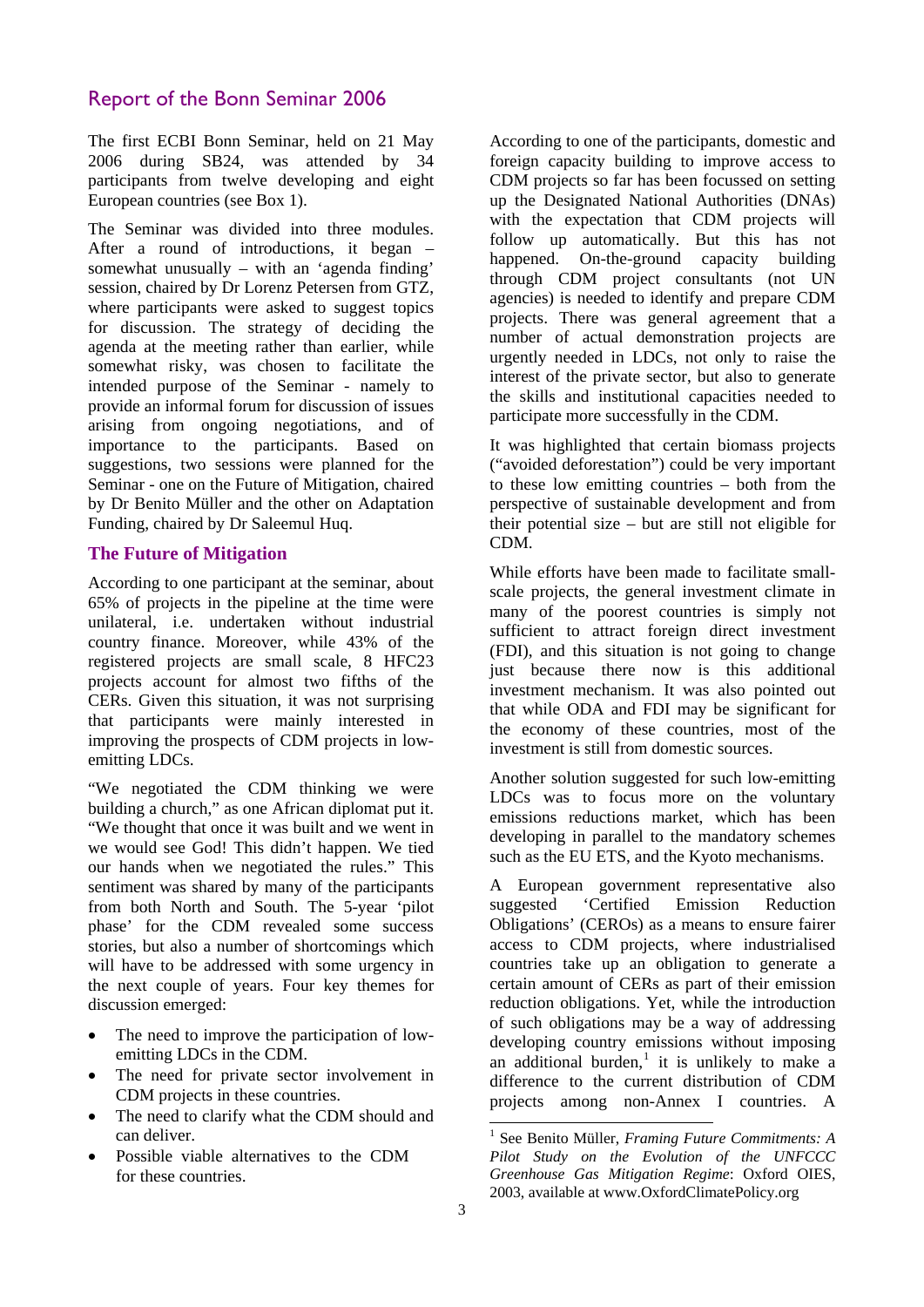#### **Box 2: Adaptation Funding**

A recent World Bank Report on *Clean Energy And Development: Towards An Investment Framework* estimates that 'climate-proofing' investments in developing countries – excluding additional investment needed to reduce the exposure to current climate risks and unavoided climate related damages – will cost between US \$9 and \$41 billion annually.

How are these costs to be covered and managed? Different forms of disbursement mechanisms will be needed for different aspects of the costs, and a number of proposals have already been made. The instruments need not deal exclusively with climate change aspects, nor is it necessary that the UNFCCC (COP) or the Kyoto Protocol (COP/MOP) should govern them. Apart from the traditional instruments used in climate change funding – such as the Global Environment Facility (GEF) - other options include:

- The World Bank proposal for an Investment Framework, probably most suited to deal with the transfer of adaptation technologies.
- Insurance-related instruments (both strictly climate-related insurance instruments or more general ones such as the proposed EC/WB Global Index Insurance Framework) to deal with climate impact risks.
- A reformed disaster relief fund administered by the UN Office for the Coordination of Humanitarian Affairs (OCHA) for funding climate- and weather-related disaster relief efforts.
- The Exogenous Shock Facility of the IMF, to deal with economic shocks due to weather-related disasters.

The key issue, however, is how to raise "predictable and adequate levels of funding" [Art.1.b; 7/CP7] and develop "appropriate modalities for burden sharing among the Parties included in Annex II" [Art.1.d; 7/CP7] as agreed in the Marrakech Accords. Given the anthropogenic nature of these costs, and in light of the experience which ultimately led to these decisions, it may well be that these decisions can really only be implemented through a legal instrument – such as a protocol – under the UNFCCC, with the remit to regulate not only sovereign contributions, but more importantly, private sector levies (e.g. an adaptation levy on international air travel), since it is only such private sector contributions which might be able to provide the sort of sums estimated by the World Bank.

voluntary agreement between a number of industrialised Parties – akin to the funding pledge at COP6bis in the so-called Bonn Declaration (IISD 2001) – to generate a certain amount of CERs in the relevant developing countries could overcome this problem. This would ensure that they would be able to carry out a number of demonstration projects needed to raise the profile of CDM in the domestic business sector (particularly for unilateral projects) and it would establish the institutional capacity needed to handle such projects.

#### **Adaptation Funding**

The discussion on adaptation funding, chaired by Dr Saleemul Huq, Head of the ECBI Workshop Programme, began with a presentation by Dr Müller on the adaptation funding provisions in the recent World Bank Investment Framework initiative (Box 2). The ensuing discussion was somewhat more polarised than the discussion on CDM issues.

One of the donor agency representatives felt that before discussing how much money can be raised for funding adaptation activities, better information is needed on the actual risks faced by countries due to climate change, and to consider

the 'absorptive capacity' of many of the recipient countries. The dearth of fundable adaptation projects in many of the vulnerable countries was also raised.

Other participants insisted that it would not be acceptable to tie adaptation – or any other type of funding – to the provision of complete information, which may not even be available in industrialised countries. Interestingly, the polarisation was not along North-South lines. A number of developing country participants agreed with the need for more reliable regional and local information about projected climate change impacts and vulnerabilities.

It is not particularly helpful to policy makers if, for instance, one model predicts more precipitation and another less, or if all that can be inferred from model projections is that there is likely to be some change in climatic conditions. Some of the participants who were more familiar with mathematical modelling techniques pointed out that more complex models do not necessarily lead to more certainty in results. Therefore, climate change decision-making will always have to deal with uncertainties, and it would be wrong to make climate change action conditional to reliable information on vulnerabilities.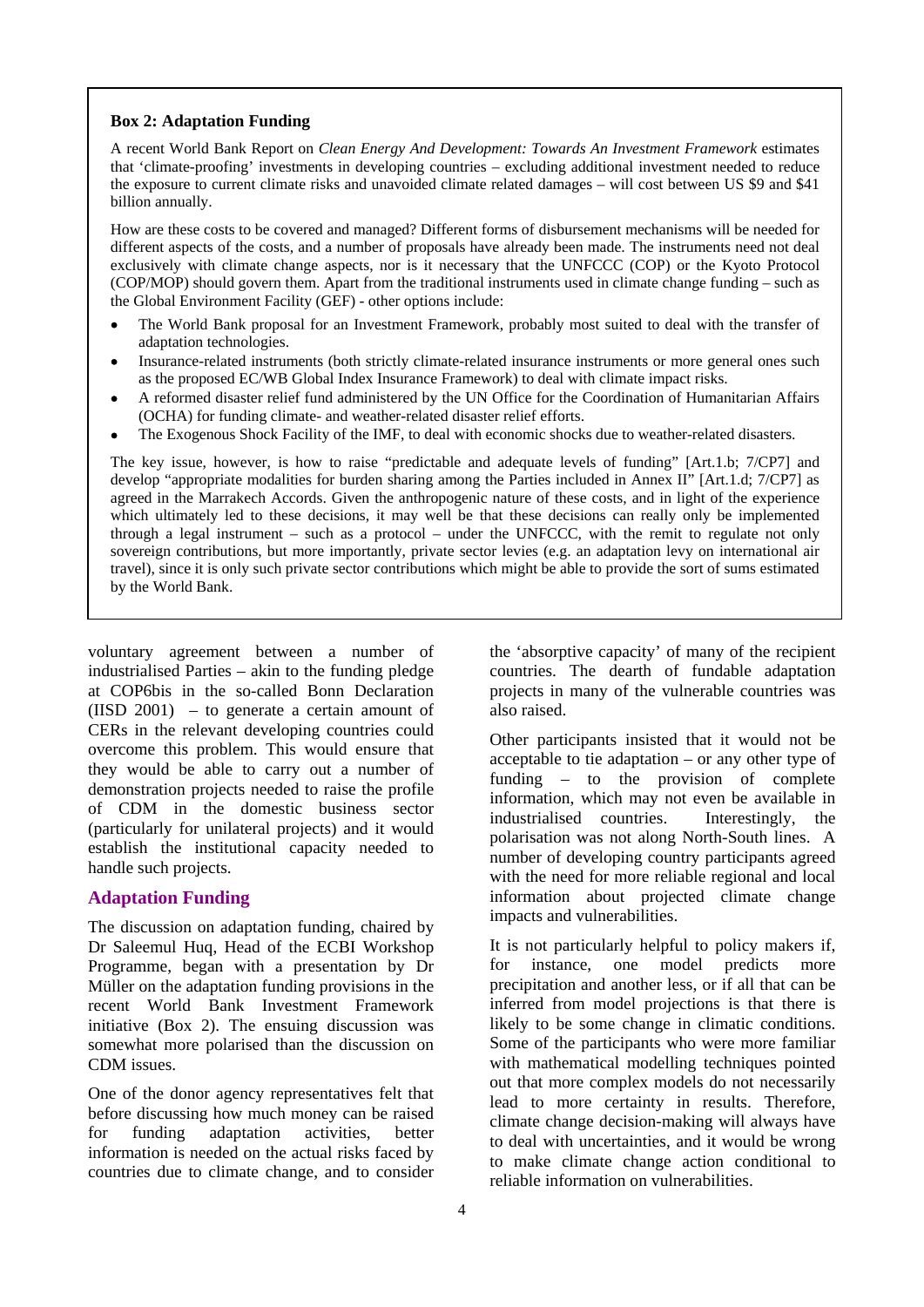Against this background, it is not surprising that funding for adaptation is not seen as a priority and LDCs face similar problems with respect to adaptation funding as they do with the CDM, and a combined approach that addresses both problems may be useful. Dr Huq highlighted some relevant experience from the South-South-North initiative (http://www.southsouthnorth.org), which tries to combine mitigation and adaptation in demonstration projects in selected developing countries.

The point was also made that just because there is at present a dearth of adaptation projects in LDCs

# Reports of Senior Bursary Recipients

does not mean that projections of adaptation costs – such as the recent estimate by the World Bank for the cost of 'climate proofing' current investment of between US\$ 9 billion and 41 billion annually – no matter how rough, cannot be used to conclude that funding mechanisms other than the traditional ODA are needed.

#### **Reception at the Beethoven Haus**

The event was concluded with a drinks reception at the BEETHOVEN HAUS BONN, birthplace of the German composer Ludwig van Beethoven

One of the key problems of many developing country delegations, particularly those from Least Developed Countries, is that they often cannot send more than the one person funded by the UNFCCC Secretariat. To remedy this, the ECBI Workshop Programme already has a Junior Bursary scheme which funds not only the participation of typically 6 to 8 junior delegates at the ECBI pre-COP LDC workshops, but also their participation at the subsequent COP. The Fellowship Programme therefore established a

#### **Thshering Tashi**

#### **National Environment Commission, Bhutan**

On behalf of the Royal Government of Bhutan and the National Environment Commission, I would like to express my deep appreciation to Dr. Benito Müller, Director and Head of the Fellowship Program and Ms Izabela Ratajczak, his personal assistant, for inviting me and making it possible for Bhutan to take part in SB 24. I would also like to thank GTZ for providing the financial assistance.

The Bonn Seminar provided a very good opportunity to meet representatives of other countries, including Morocco, Mali, Thailand and Egypt. I am also happy to have met the representative of GTZ, who showed interest in assisting Bhutan in the adaptation program. During the SBI and SABSTA sessions and during some of the side events, I met a number of international organizations and NGOs to exchange views on climate change and its impact on the world, especially countries which are most vulnerable to impacts such as droughts, floods, landslides and cyclones.

similar scheme for senior delegates relating to the Bonn Seminar and the intersessional UNFCCC Subsidiary Bodies (SBs) meetings in Bonn. As in the case of the Oxford Fellowships, the selection of recipients shall be carried out by the ECBI Director and Steering Committee. In this first year of the scheme, in total five Bursaries were distributed to the recipients from Bhutan, Egypt, Mali, Morocco and Thailand, who each kindly agreed to write a short report, as reproduced below.

This forum also gave me the opportunity to discuss the impact of climate change on my country. Bhutan is a landlocked country with a largely intact environment, a small population of 0.75 million, and an area of 38,394 sq km. Over 60 per cent of; the land is under forest cover, mostly primary forest. The country is vulnerable to the impacts of climate change – of the 562 glacial lakes in Bhutan, 24 are noted to be potentially dangerous. Bhutan experienced glacial lake overflows (GLOF) in 1957, 1960, 1968 and 1994 with varying intensity, causing damage to life and property in the lower valleys.

In view of this, and also as follow up to the eleventh Conference of Parties (COP11) of the UNFCCC, the National Environment Commission of the Royal Government of Bhutan has prepared the NAPA report for 2006. The priority areas selected are: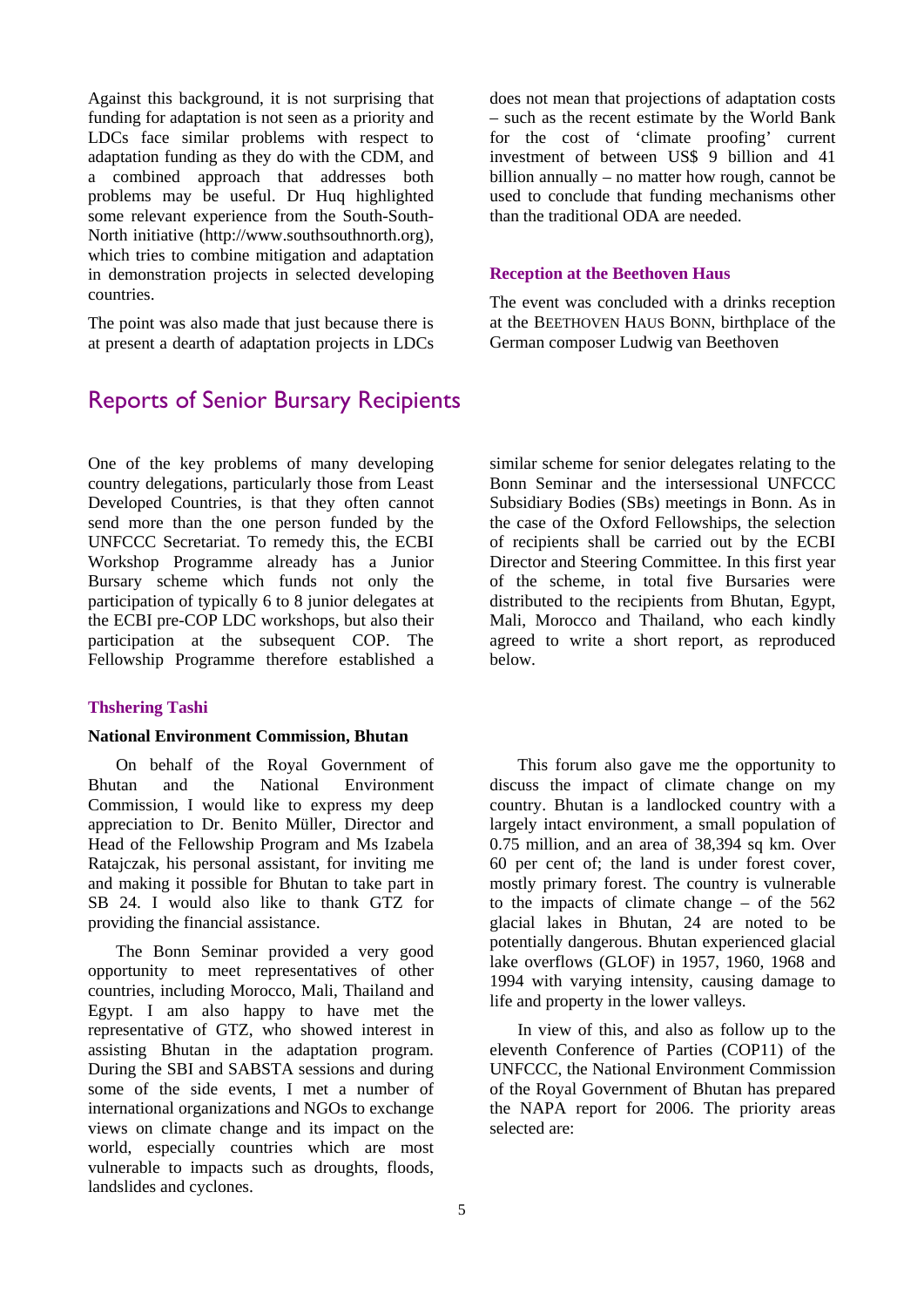- Disaster Management Strategy Planning for food security and emergency medicine to vulnerable communities.
- Artificial lowering of Thorthomi Lake, which is predicted to burst in 6 years.
- **Landslide Management and Flood prevention** and Management.
- Installation of Early Warning System in the Pho Chu Basin.

The discussion that took place in the SBI and SBSTA and the contact groups on specific issues were interesting and I gained much information and knowledge on the negotiation process under the UNFCCC. However, much time is wasted by having the text in brackets and pushed over for further negotiations in the next Conference of Parties.

Let me congratulate you for hosting the 2006 Bonn Seminar on  $21<sup>st</sup>$  May with the objective of

#### **Mohamed Ahmed El-Shahawy**

# **Ministry of State for Environmental Affairs, Egypt**

I would like to express my gratitude for facilitating the ECBI Senior Bursaries. It was an important occasion to meet a distinguished group of representatives from different countries, and exchange views during meetings and negotiations in contact groups. Since our participation was distributed in parallel formal and informal meetings and side events, it was of much benefit to exchange information. Being together in the same hotel gave us many opportunities to meet during breakfast, and on the way to the metro station and back and exchange frank views.

Discussions with Dr. Müller were always useful and we benefit from his company and learn

# **Abdoulaye Bayoko**

# **CNRST-Bamako, Mali**

First, let me thank all of the team of ECBI for giving me the opportunity to participate in this important meeting. My impression is that the ECBI is the ideal organization that can help developing countries. If the ECBI was not existent, it would be essential to create it. So, as it already exists, it is essential to strengthen it. The two meetings in Bonn were excellent and I encourage ECBI to continue with the methodology used during the first meeting. It is practical and pragmatic.

I would like to ask donors to continue to support ECBI by increasing their contributions in

building up trust and facilitating an informal exchange of views between developing country and European representatives. The discussion held during the informal meeting was very educative in understanding the problems and situations of some of the developing counties with regard to the implementation of CDM and NAPA projects, considering the lack of technical and financial constraints.

At the seminar, it was also mentioned that most vulnerable countries affected by the impact of Climate Change are the LDCs, which need support. The Adaptation Fund under the Kyoto Protocol, which was dormant , was revived in the COP 11 in Montreal, Canada. The GEF counsel decided to raise the amount for medium sized projects US\$1 million to US\$2 million, and small grants projects under NAPAs to US\$ 300,000. However, the LDCs would like this amount raised to US\$ 500,000.

much from him. The workshop chaired by Dr. Bo Kjellen was highly organized and gave fruitful outputs from the considerable number of the participants that allowed for wide spreads scope of views. The reports presented by Dr. Müller, Dr. Saleemul Huq and Dr. Thomas E. Downing during the workshop were very useful and the dialog and discussions among the participants were friendly and touched the most important topics of the SB meetings. I acknowledge with thanks to the ECBI steering committee my nomination for a 2006 ECBI senior bursary to attend SB24 in Bonn.

order to let it to continue to support developing countries. As ECBI is so practical in its methodologies, I suggest that the ECBI team should try to implement some practical pilot project in rural areas. The outcomes of these experiences will contribute to reinforce the capacity of local populations and stakeholders.

I am asking donors to continue to support and increase their contributions to the ECBI as all the participants requested during the ECBI second meeting in Bonn with the donors. It will be my pleasure to participate in upcoming meetings of the ECBI.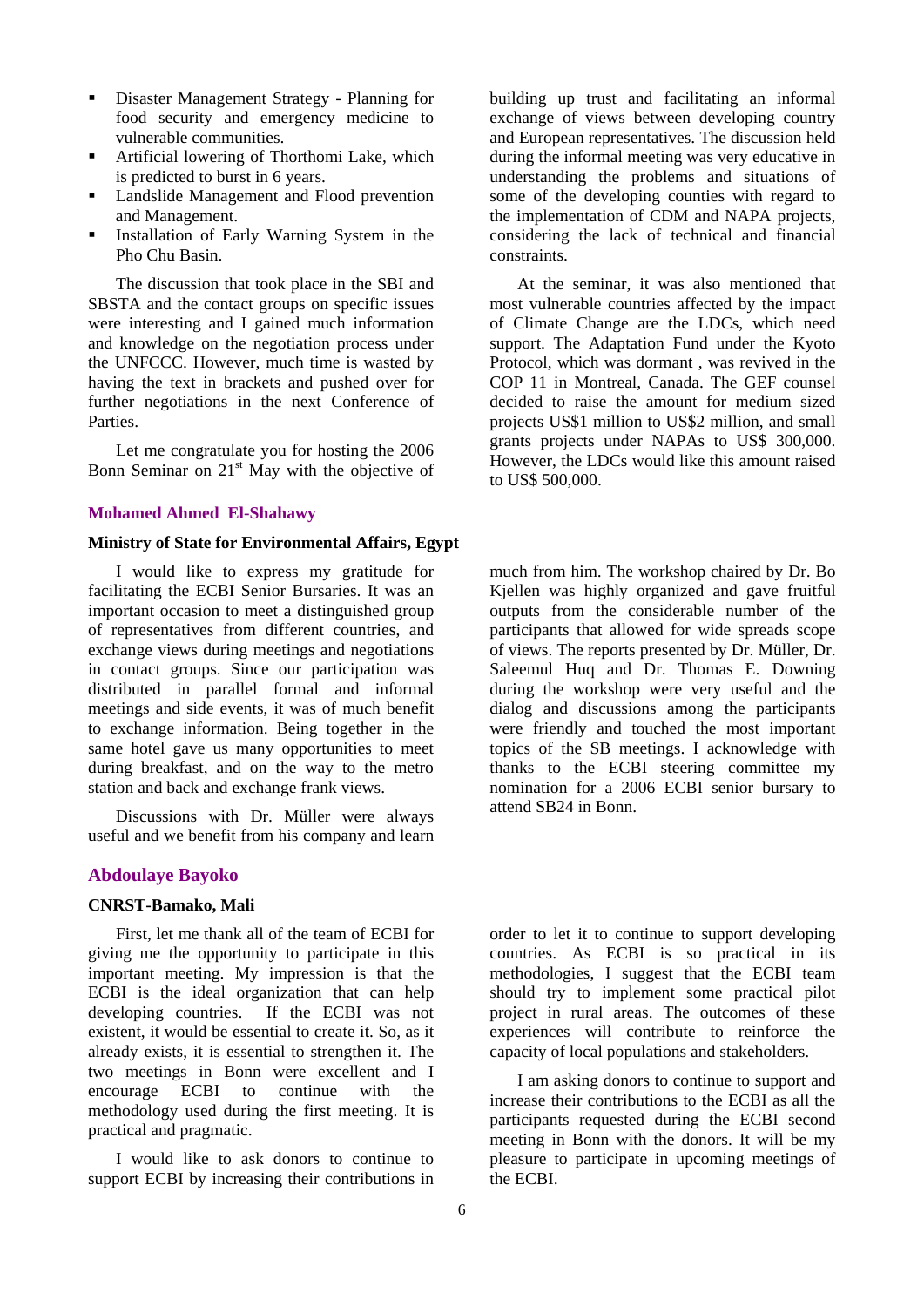### **Naima Oumoussa**

#### **Ministry of Territorial Planning, Water and Environment, Morocco**

First of all, I would like to express my thanks to the ECBI for enabling me to participate for the first time in a SB session. I would like also to thank everyone who supported and participated in this initiative. In particular, I am extending my special thanks to GTZ for their generous support. Without them this participation could not be possible.

My participation has consolidated the Moroccan presence by the involvement of another Moroccan colleague. We both selected and structured our presence after having chosen the issues the are relevant to our areas of interest such as CDM, National Communications of non-Annex I countries, financial mechanism and AWG.

On the other hand this participation was an opportunity for us to get in touch with other negotiators from both developing and developed countries. And, through participating in some

chosen side events, it enabled a better understanding of the areas of interest to Morocco and of some technical issues such as CFC and the HCFC projects. Many contacts were also made with many colleagues from several developed countries interested in partnership with Moroccan developers of CDM projects.

One further thing I would like to underscore is the importance of the informal exchange we made with other colleagues, especially from developed countries. This exchange seems to be the best way to build new relations that may contribute to bridge the gap between the different positions during the future sessions of the negotiations. As I felt honoured that my country has been involved in the ECBI initiative during this SB session. I am expressing my deep wishes that ECBI will develop more relations with my direction in the future.

## **Pongtip Puvacheroen**

# **Office of Natural Resources and Environment Policy and Planning, Thailand**

SB24 was a good session to attend despite the fact that not many conclusions were made. There were long hours of negotiations which lead to a good ground for networking. The issues that I have been following didn't conclude but it was good to learn about the future directions of the negotiations for preparation for SB25 and the future sessions. My country would have been able to send one officer if it was not for ECBI and GTZ assistance, so two of us were able to participate and more topics were covered.

The Bonn Seminar was a good place to have an open floor to exchange of views without "the country hat". The seminar was structured in a way to suite all participants need for the discussion.

The logistical arrangement was excellent and the accommodation was beyond expectation.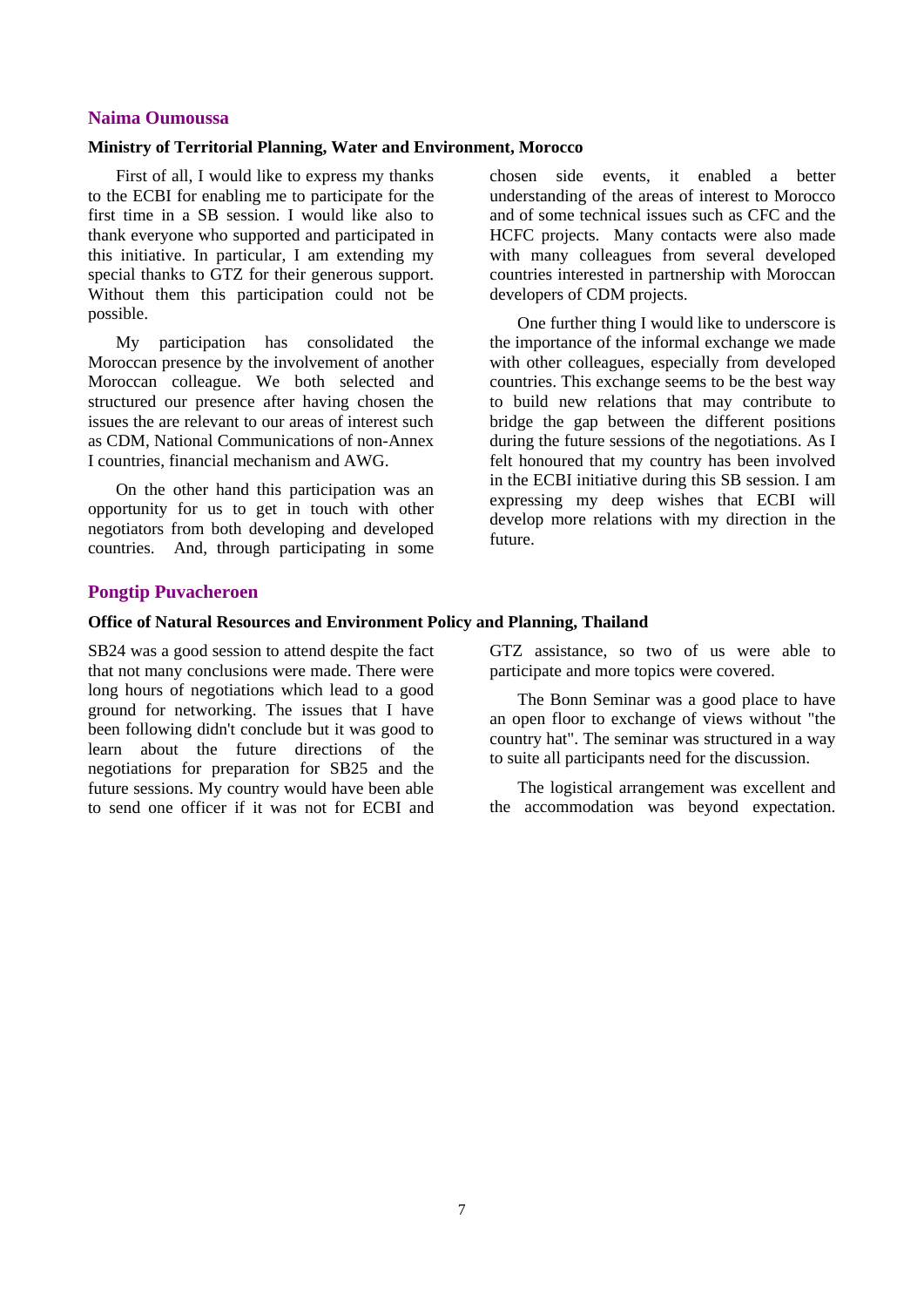# Feedback: Bonn Seminar

### **Thshering Tashi**

#### *National Environment Commission, Bhutan*

**Feedback on Substance and Process of the Bonn Seminar**: The discussion on adaptation and CDM was very interesting. The comments expressed by LDCs need to be taken up for consideration.

#### **Mohamed Ahmed El-Shahawy**

#### *Ministry of state for Environmental Affairs, Egypt*

**Feedback on Substance and Process of the Bonn Seminar**: The website is necessary for such a constructive initiative. Selected publications to drew attention to the activities and the initiative is of fundamental importance.

## **Feedback on Logistics (Date, time, venue etc.)**: Excellent.

**Summary Recommendation (Usefulness etc.)**: Useful in exchanging this views of other colleagues and in grouping the main ideas, identifying the main problems. This is necessary in searching for solutions among the available alternatives.

# **Naima Oumoussa**

# *Ministry of Territorial Planning, Water and Environment, Morocco*

**Feedback on Substance and Process of the Bonn Seminar**: The process is original in its kind. Deciding the contents of the agenda according to the interest of the participants is really interactive! The objectives of ECBI are a real challenge and achieving those two objectives would be of a great help to make a change in the negotiations process.

**Feedback on Logistics (Date, time, venue etc.)**: Impeccable because the Seminar was not that kind of formal meeting. Sunday left the participants the time to follow work of the SB in the other days.

**Summary Recommendation (Usefulness etc.)**: Ensure continuity and follow up.

# **Pongtip Puvacheroen**

# *Office of Natural Resources and Environment Policy and Planning, Thailand*

**Feedback on Substance and Process of the Bonn Seminar**: The process was very interactive an suited the need of the participants very well. As the agendas was shaped around with interest of the participants. **Summary Recommendation (Usefulness etc.)**: Excellent, but starting it a little later would be nice.

#### **Christine Pirenne**

#### *Dutch Foreign Ministry/ DGIS, Netherlands*

**Feedback on Substance and Process of the Bonn Seminar**: Good content of dissuasions. Liked the first round/ stock taking. Good to meet colleagues out of negotiations context.

**Feedback on Logistics (Date, time, venue etc.)**: Good

**Summary Recommendation (Usefulness etc.)**: Should we define a result next time?

# **Manuel Estrada**

#### *Ministry of Environment Mexico, Mexico*

**Feedback on Substance and Process of the Bonn Seminar**: We need more ADCs. I hope we'll have the chance to discuss the future of the process while we are still in Bonn.

**Feedback on Logistics (Date, time, venue etc.)**:

**Summary Recommendation (Usefulness etc.)**: Very useful, a lot of interesting insights about LDC circumstances and point of view on mitigation, which is not a usual topic to discus with them.

# **Saleemul Huq**

# *ECBI, IIED, UK*

**Feedback on Substance and Process of the Bonn Seminar**: Good attendance-well done! Good initial discussion/ feedback.

Mitigation: all CDM!

Adaptation Funding: difficult to separate funding adaptation from doing adaptation. **Feedback on logistic (date, venue, etc,)**: Did not think much of lunch!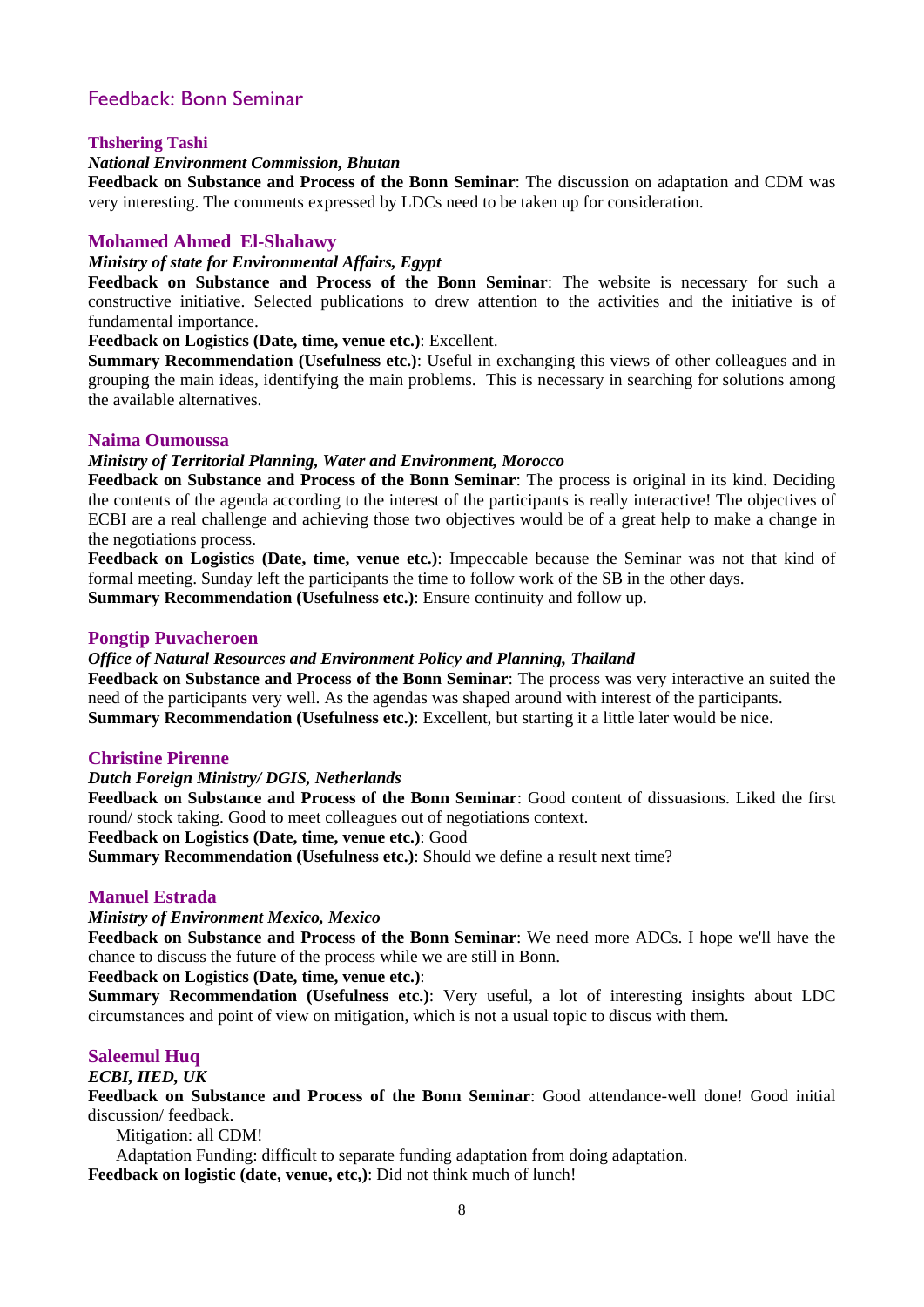**Summary Recommendation (Usefulness etc.)**: Do it again for half-day next time (maybe start with lunch)

# **Youssuf Hamadi**

# *National Directorate of environment and Forests, Comoros*

**Feedback on Substance and Process of the Bonn Seminar**: Very interesting discussion, but it would be better to discuss about important issues SB24 and strategies to overtake the goal of developing countries. Issue of the language barrier should be address.

**Feedback on Logistics (Date, time, venue etc.)**: Good organization, no special remarks

**Summary Recommendation (Usefulness etc.)**: Workshop on CDM and DNA should be planned Workshop on preparation and implementation of adaptation projects.

# **Julia Martinez**

# *National Institute of Ecology, Mexico*

**Feedback on Substance and Process of the Bonn Seminar**: It is an excellent forum to learn the latest news from different partners and negotiators, also learn about different countries social and technological issues. **Feedback on logistic (date, venue, etc,)**: Very nice venue, rather schedule it on Monday or Saturday. **Summary Recommendation (Usefulness etc.)**: Very useful for meeting negotiators.

# **Andres Flores Montalvo**

# *INE/Semarnat, Mexico*

**Feedback on Substance and Process of the Bonn Seminar**: On process, maybe a discussion in small groups would have been helpful to get into a more active dialog. On substance, maybe a more focused discussion targeting particular issues would have produced more concrete result.

**Feedback on Logistics (Date, time, venue etc.)**: Maybe a Saturday would be better than Sunday. The venue is very nice. Excellent logistics.

**Summary Recommendation (Usefulness etc.)**: Thank you very much for the invitation. It would be nice to see more involvement from Latin America.

# **Martin Hession**

# *DEFRA, UK*

**Feedback on Substance and Process of the Bonn Seminar**: Could focus more on big country issues but how in this forum.

**Feedback on Logistics (Date, time, venue etc.)**: Excellent. **Summary Recommendation (Usefulness etc.)**: very useful.

# **Birama Diarra**

# *Direction Nationale de la Meterologie, Mali*

**Feedback on Substance and Process of the Bonn Seminar**: Issues discussed, like adaptation and vulnerability, technology, research and development, LDC funds, CDM and capacity building are very interesting for developing countries. The process adopted is a best way to exchange idea.

**Feedback on Logistics (Date, time, venue etc.)**: Two days before the session before the current time is not enough.

**Summary Recommendation (Usefulness etc.)**: Make documents available before the meeting and translation of program.

# **David Lessolle**

*Department of Meteorology Services, Ministry of Environment, Wildlife and Tourism, Botswana* 

**Feedback on Substance and Process of the Bonn Seminar**: Good substance, open, interactive. What will happen next? Where to-from here? How will this interaction help address those consensus.

#### **Bubu Pateh Jallow**

*Department of State for Fisheries/ Permanent Secretary, The Gambia*  and **Emily Massawa**  *National Environment Management Authority, Kenya*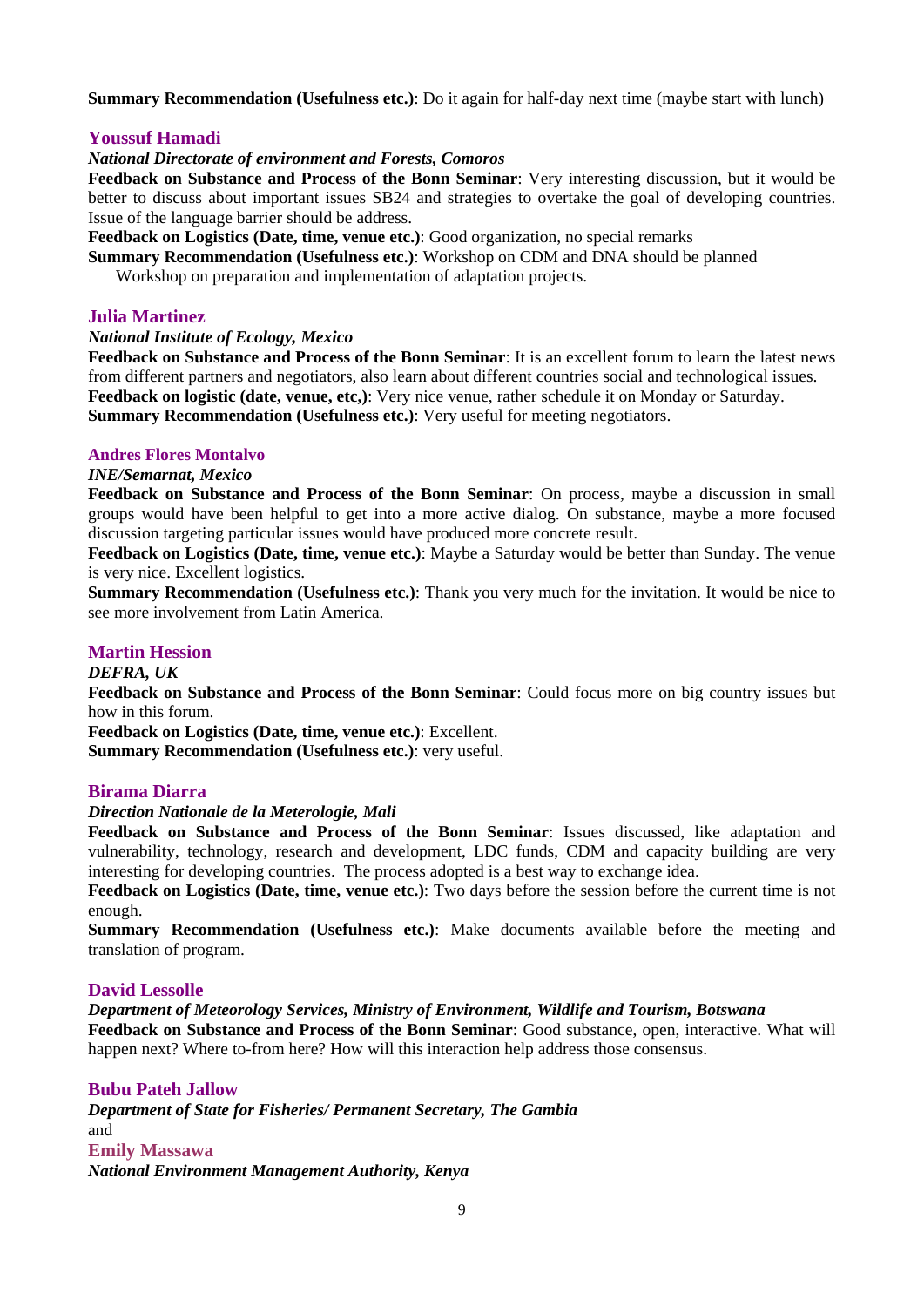**Feedback on Logistics (Date, time, venue etc.)**: The day and the time are OK because everybody is free to be available for the event. To allow everybody to be present on time we may start later than 9.30 a.m. **Summary Recommendation (Usefulness etc.)**: To bring negotiators and development partners together, networking with the private sector should also be explored. Trust building should be continued as it has been. The Fellowship should be extended so that developed countries can have first hand experience of developing countries.

# **Alejandra Lopez Carbajal**

# *Ministry of Environment and Natural Resources, Mexico*

**Feedback on Substance and Process of the Bonn Seminar**: It seems that today's discussions led us to the issue of capacity building, both on mitigation (for the participation of private sector, promotion of opportunities of investment and the identification of windows of reduction of emissions, mainly at a national level) and adaptation (raising awareness, assessment of risk of creation of adaptive capacities). In this sense I believe that capacities should be built in a perspective of the future for achievement of sustainable development and climate change mitigation, trying to think outside of the box (very interesting experience and ideas presented) but taking into account also existing experience.

**Feedback on Logistics (date, time, venue etc.)**: It is crucial to have these sort of Seminars or workshops during the SB or COPs because you can have more participants but please make it shorter or at a later time.

**Summary Recommendation (Usefulness etc.)**: For the time being I feel this initiative has a focus on LDCs. The Seminar was quite the interesting, but for Mexico it would be interesting to have like-minded countries, if not ADC, Latin American countries with whom we share development circumstances.

# **Abdoulaye Bayoko**

# *CNRST-Bamako, Mali*

**Feedback on Substance and Process of the Bonn Seminar**: Very good meeting that provided the opportunity to discuss real problems in the countries regarding CDM and adaptation. Very good pedagogical method.

**Feedback on Logistics (Date, time, venue etc.)**: No problem

# **Alan Richmond**

# *FCO, UK*

**Feedback on Substance and Process of the Bonn Seminar**: Good open discussion. Excellent framework for this type of discussion and good networking exercise.

**Feedback on Logistics (Date, time, venue etc.)**: Good logistics, etc, but please not the day following the NGO party!

**Summary Recommendation (Usefulness etc.)**: Very useful and practical day with good participation. Another good job by ECBI!

# **Klaus Radunsky**

# *Austria*

**Feedback on Substance and Process of the Bonn Seminar**: Interesting interaction, good topics, good process.

**Feedback on Logistics (Date, time, venue etc.)**: Very nice.

**Summary Recommendation (Usefulness etc.)**: Very useful to listen to others.

# **Israel Laguna Monroy**

# *National Institute of Ecology, Mexico*

**Feedback on Substance and Process of the Bonn Seminar**: This is the first time I attended an ECBI meeting. I think the atmosphere allows participants to express openly their ideas and thoughts. The topic selected is very important for all Parties; nevertheless I believe all Parties have different circumstances, therefore a different point of view. Maybe that is the importance of this kind of dialog because it opens the mind of the participants to the views of others. This exercise is very useful. It allows to exchange and know the point of view of different Parties, providing elements for a better negotiation.

**Feedback on Logistics (Date, time, venue etc.)**: I think Sunday is not a good day to carry out this kind of activity.